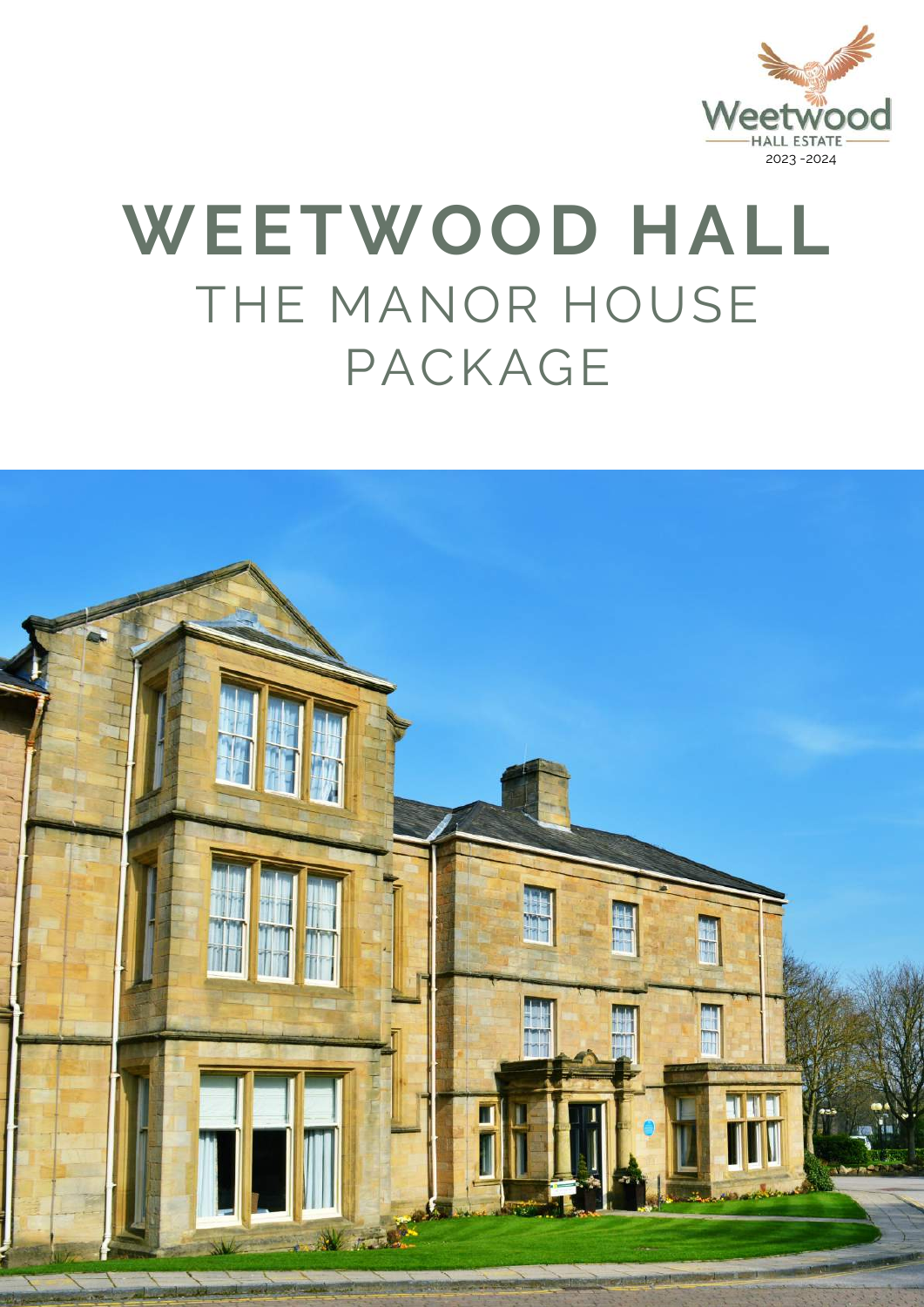

### **THE MANOR HOUSE**

### **EXCLUSIVE WEDDING PACKAGE**

#### **40 day guests & 60 evening guests**

Specialist wedding team on hand throughout Menu tasting for 2 people in Convive our hotel restaurant Red carpet entrance Exclusive use of the Manor House Exclusive use of The Weetwood Suite for your wedding ceremony Exclusive use of The Jacobean Suite for your wedding breakfast A glass of Prosecco & your choice of three handmade canapés per guest after your ceremony Freshly prepared, three-course set meal from our chefs with coffee and chocolates 1/2 bottle of house wine per person at your wedding breakfast A glass of house champagne to toast the happy couple Use of cake stand and knife Exclusive use of the Jacobean Suite for your evening reception Professional DJ playing until 12.30am Five item finger buffet selection Private function bar 12 manor house bedrooms including breakfast (all double rooms for a maximum of 2 adults per room)

#### **Prices**

Friday to Sunday April, May, June £9,500 July, August £12,000 September, December £11,000 October, November £10,000

Mondays to Thursdays April-November £9,000

Additional guests Additional day guests £135 per person Additional evening guests £21.50 per person Please note this package is available for a maximum of 54 day guests and 80 evening guests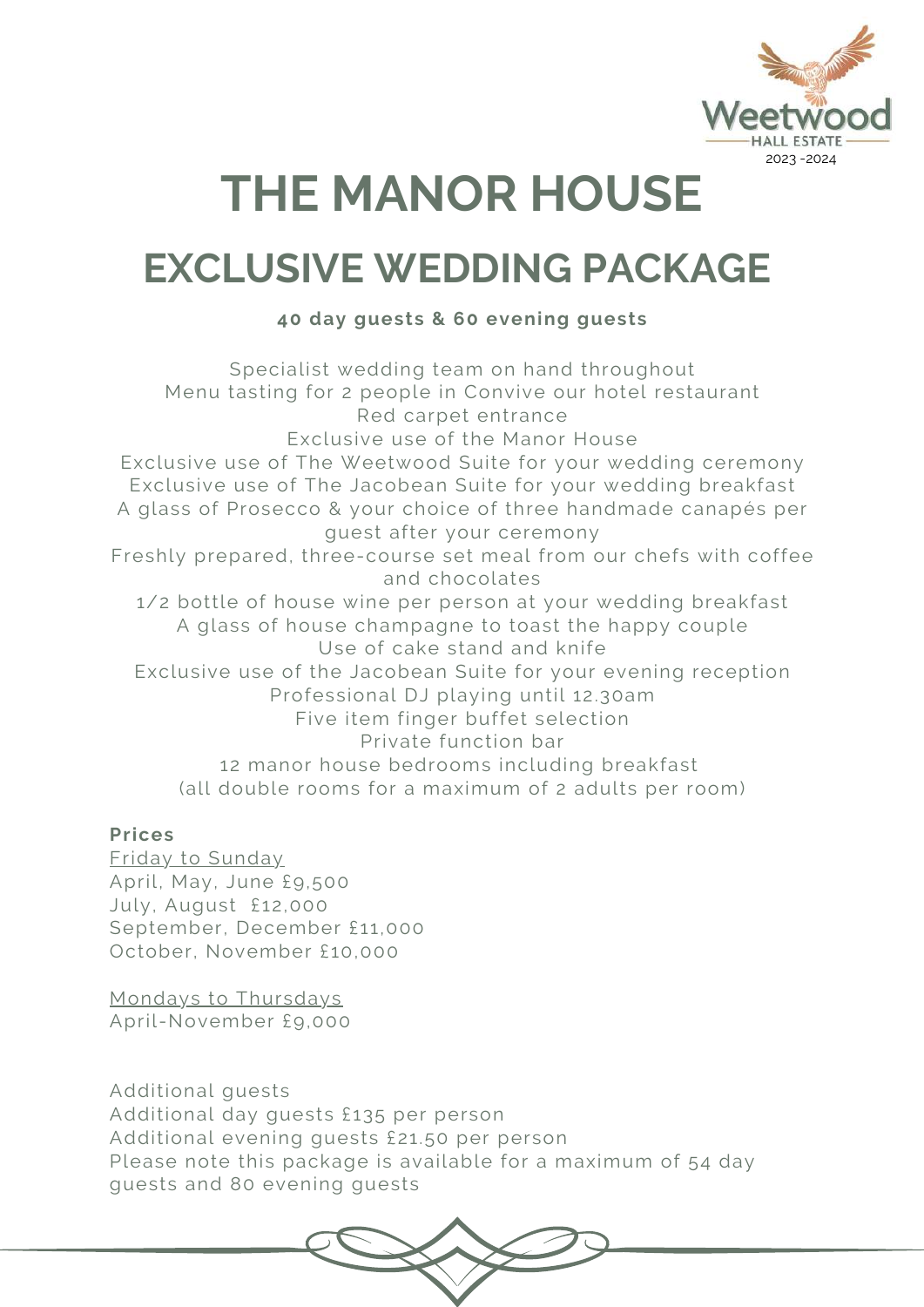

### **Canapé Menu Selector**

#### **Please Choose 3 canapés from the list below**

Mini fish & chunky chip with tartare sauce

Black pudding bonbons with honey, mustard mayonnaise & fried leek

Mini Yorkshire puddings with caramelised onions gravy & crispy onions

Mini onion bhaji, mint yogurt sauce (v)

Vegetable spring roll & sweet chilli sauce (v)